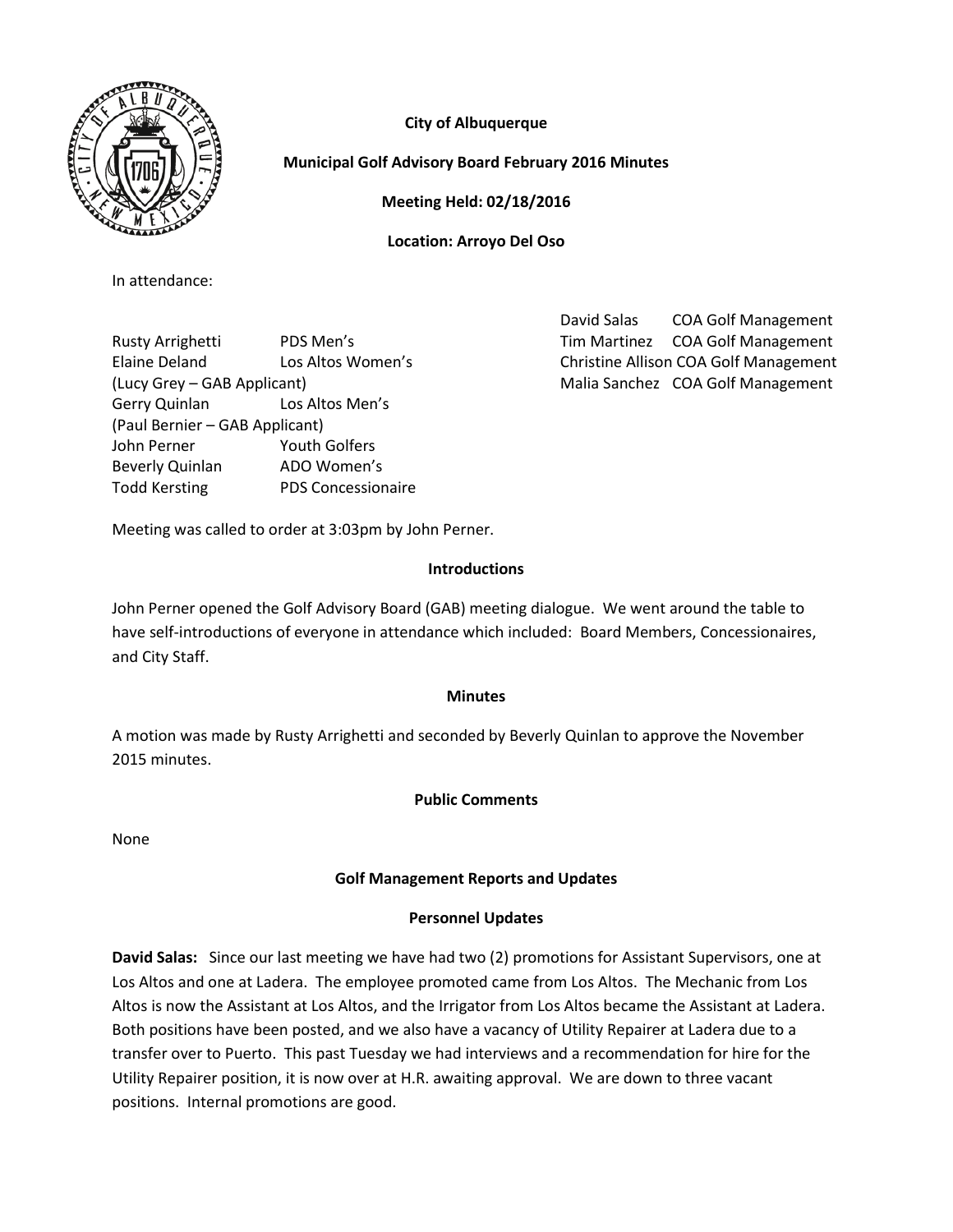**Gerry Quinlan:** What is the name of the new Assistant at Los Altos?

**David Salas:** Mark Jinzo.

**Rusty Arrighetti:** We are staffed at Puerto?

**David Salas:** You are fully staffed at Puerto.

#### **Rounds and Revenue**

**Tim Martinez:** I am encouraged, even though our rounds are down our total revenue is hanging in there, .72% in the black and the greens fees revenue. With a warm spring already I think we are going to have a really good season.

**Rusty Arrighetti:** Where does the additional revenue come from?

**Tim Martinez:** Additional Revenue? I don't know that I would say additional revenue.

**Rusty Arrighetti:** We are 6,000 rounds below last year and a percent above in total revenue. Is that just due to the increase in green fees or things like that which we got a couple of years ago?

**Gerry Quinlan**: Look at the passes, the formula. Increase in passes.

**Tim Martinez:** I was just going to say that.

**John Perner:** I think the rates have been in effect since two years ago. We don't have any new type of passes?

**David Salas:** No, just the regular, senior, etc.

**Gerry Quinlan**: I heard yesterday about some new plastic gift cards at least at Los Altos they are starting to issue them.

**Tim Martinez:** Those have been in effective for a while. Los Altos was the Golf Course that came on in the end that might be why you hadn't heard of them until now.

**Gerry Quinlan**: These replace the old gift Certificates?

**Tim Martinez:** Yes, The greens fee gift cards that we use to sell.

**Gerry Quinlan**: When we have a tournament, we used to give out Los Altos gift certificates; there was just a piece of paper in a box. How does the new plastic gift card compare in terms of what you can use if for?

**David Salas:** We have two different types of cards. One is for use everywhere and tournament cards. Each concessionaire has their own tournament cards. The card will be mostly encouraged to be used for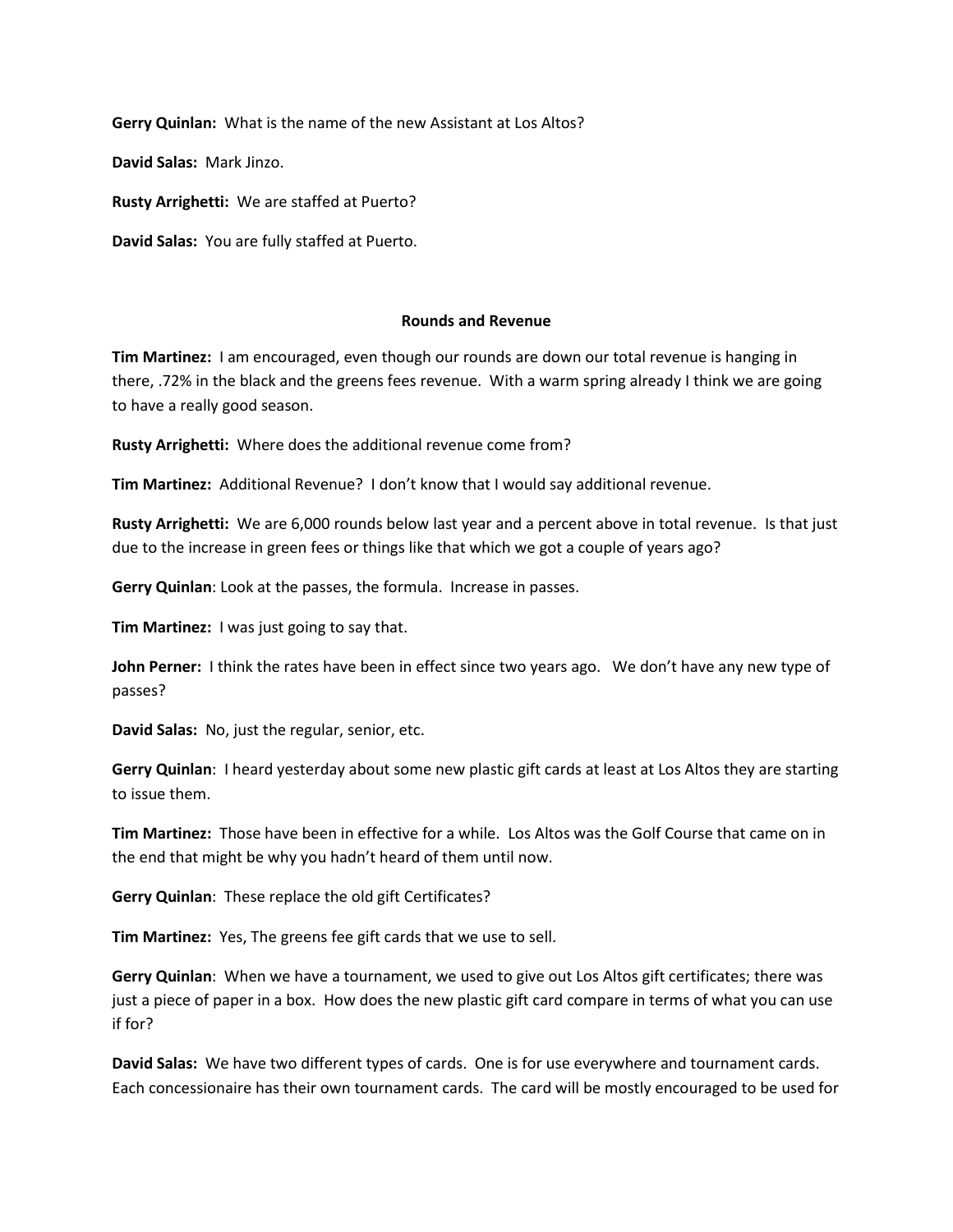carts, apparel, goods, food and beverage. It will work for greens fees but it is not noted on the card as that, there is a regular gift card. Say you want to purchase a gift card for your dad, that card would be good for everything and for everywhere. The cards are interchangeable and good for all the amenities we offer.

**Elaine Deland:** How did we use to do it?

**David Salas:** We use to have a greens fee only card.

**Elaine Deland:** Now you can go in a buy a gift certificate?

**David Salas:** You can buy a gift card that has an electronic strip on it and the Point of Sale will actually reduce balance as it is used. It is more modern.

**Gerry Quinlan:** These cards will be used and then green fees go to the City, and something else goes to the concessionaire?

**David Salas**: Yes, it is set up for whatever the type of purchase is.

**Rusty Arreghetti**: Just a point, the Gift Certificate cards that you received from a tournament are course specific or no? If I get a \$100 gift certificate at Puerto can I use it at Los Altos?

**David Salas:** You can but we try to encourage you to use it on the course that the tournament was played and won because the tournament is played at the home course. The system does not know where you are, it just knows the balance in the bucket.

**Gerry Quinlan:** That's interesting, because let's say if we had a tournament and we would give Chris, let's say \$500 for those cards, they would only be good there.

**John Perner:** That makes sense. How do you transfer between the two entities, if you buy one from Chris and then spend it all with Tony?

**David Salas:** The money is being held by the City at the time of purchase, we are running the ACH back to the individual concessionaire.

**John Perner:** Then Chris would lose out.

**David Salas:** That's why we encourage the use of the card at that facility it was purchased from.

**John Perner:** It also makes sure that Chris has good merchandise compared to Tony, uou are going to go wherever there is the best stuff.

**David Salas:** It will definitely put them in a more competitive mode to want to sell their product.

**Gerry Quinlan:** Did these gift cards exist at the time of city tournament last year?

**David Salas**: They were supposed to have existed, but they came into play in September. Los Altos was right before the turn of the year because of some kind of issue with the purchasing of them.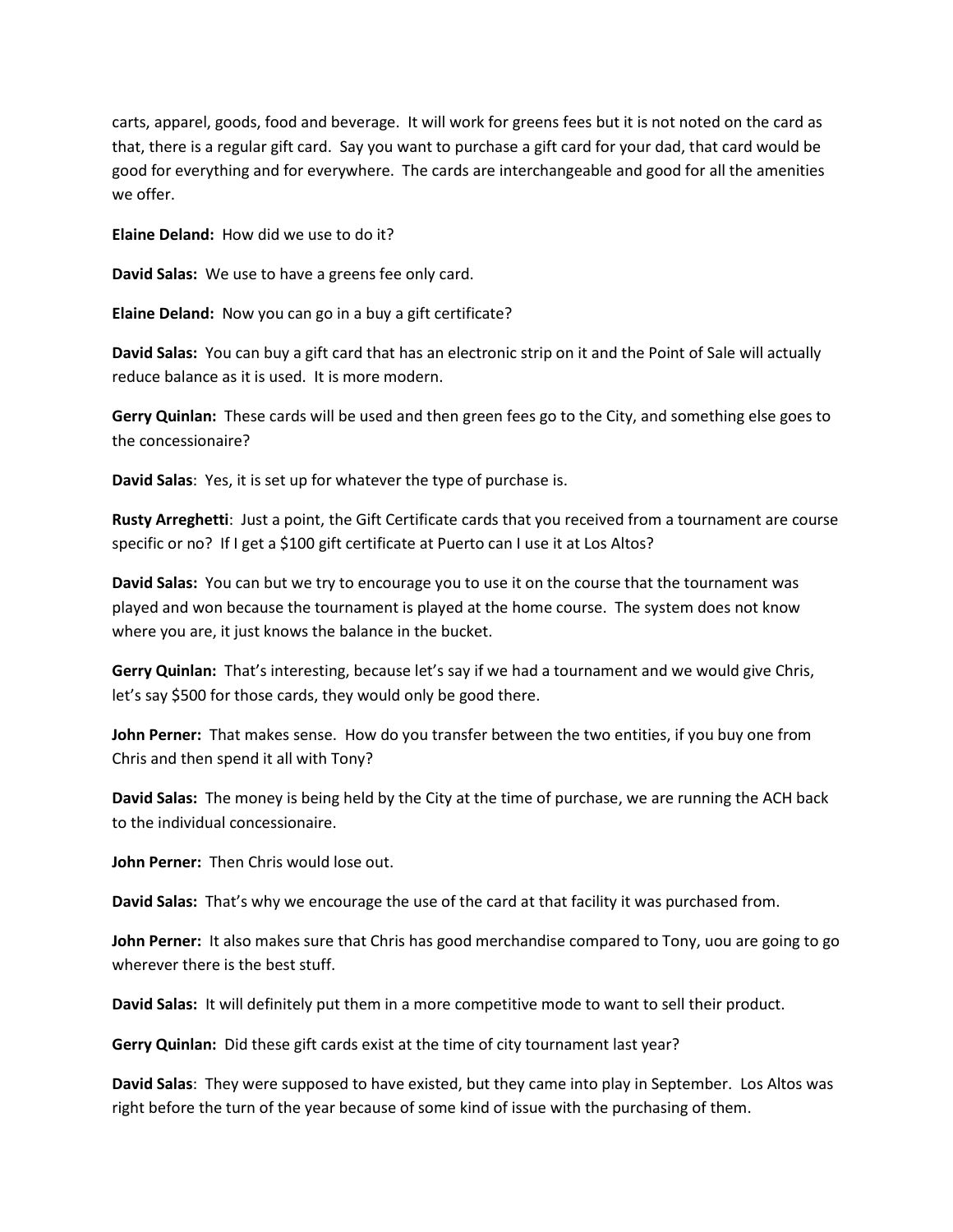**John Perner:** Did you convert all the old paper too?

**David Salas:** No, we still are honoring those balances. No expiration due to State Law.

**John Perner:** So they are going to be there forever?

**David Salas:** No, hopefully not but until we empty the recipe box out.

**Gerry Quinlan:** For the tournament there is some mysterious formula for deciding when somebody gets a certificate for Los Altos versus Arroyo. Makes sense that people who receive gift cards at any of the city tournaments be able use them at any course.

**David Salas:** I agree with you, I think they should be able to be used at any of the four courses. I will have to ask Colby how he breaks them out.

#### **Concessionaire Comments**

**Todd Kersting:** I came across an article there that I handed out at another golf course that understands the importance of having an enjoyable experience, helps out the Marshals the staff. We were talking about the different color tees to make a senior tee, they changed the colors of the tees to get away from the association of the stigma. They used numbering instead next to the tees, helps put them at their level and helps the Marshals also focus in on the slower players. I think March 12<sup>th</sup> we are going to have a segment on the Golf Channel morning drive. They came out and did an interview with myself and Erick Gutierrez, we are celebrating our 100 year anniversary; in every section they did a story. On our section they did a story on Puerto Del Sol. The morning drive 6:30 am. There are so many golf courses in New Mexico I think it's great we made the top 50 ranges for the  $2^{nd}$  year in a row for a public facility.

**David Salas:** Changing tee colors and adding tees was discussed in detail. An agreement would have to be made with the concessionaires; new score cards would be needed and re-rating for the course.

# **Golf Advisory Board (GAB) Member Comments**

**Rusty Arrighetti:** Things are good at Puerto Del Sol. The course is in good shape; it's starting to green up a little bit. We have a couple things, the disposition of the trailer and we have an area just to the south of #6 tee box that needs drainage.

**David Salas:** Henry has a tractor delivered for the project. Once he gets blue stake, he has purchased gravel and should get it done. Tim can probably talk about the trailer and where we are on that.

**Tim Martinez:** I believe that went to our department Director and it got forwarded on from there. Then pending council approval, so we are just waiting to hear back. Once we receive council approval we make sure that everything is correct.

**Rusty Arrighetti:** Is there a recommendation as to what to do with the area?

**Tim Martinez:** As far as the surrounding area?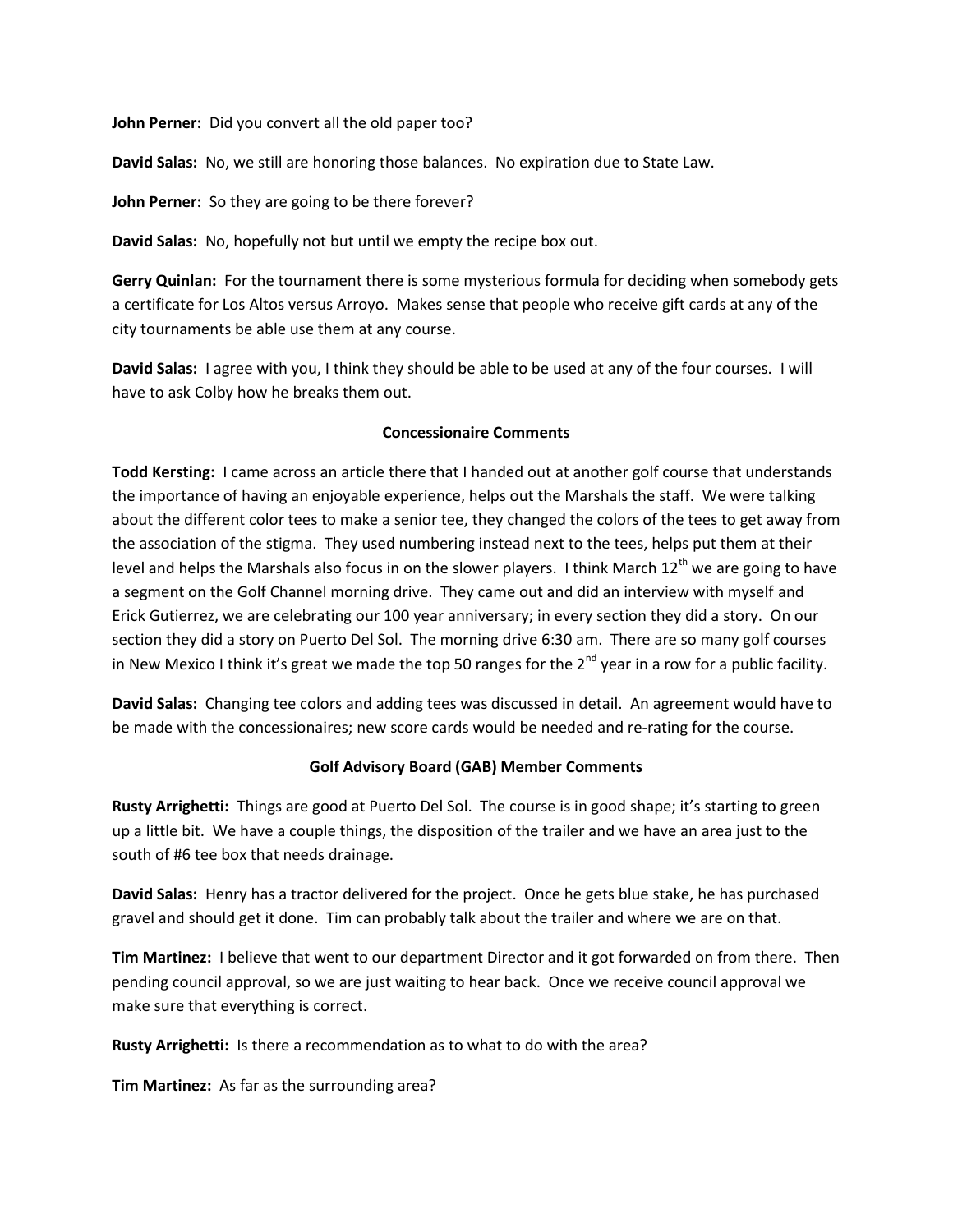**Rusty Arrighetti:** Like get it out of there.

**Tim Martinez:** We still are going to use an APD Officer. We have had a couple meetings with him and made him sure of our expectations, making sure the property is being rounded (monitored).

**David Salas:** What we are going to get out of this deal? Is paperwork as part of the surveillance rounds that we will get on a monthly basis?

**Todd Kersting:** Is there a time limit?

**David Salas:** The term of the contact? Yes, there is a term on it and most contracts with the City do not go further than five years.

**Todd Kersting:** Well that is good, and then maybe they could rent it to the maintenance crew if someone wanted to live there.

**David Salas:** The mobile home actually belongs to the Officer, we just provide the space.

**Todd Kersting:** Did he give you the paperwork showing that he owns it or a contract?

**David Salas:** Previous owner was Mr. Taylor; he sold the mobile home to Officer Elrick.

**Elaine Deland:** I haven't played on our course since November. I played the executive course yesterday. On the longer one, the par 4 there is no marker showing distance.

**David Salas:** No distance markers.

**Beverly Quinlan:** A question came out on the #12 across the arroyo. Historically we have been able to hit out of the arroyo right there where you have access, but recently a Course Marshal said that you couldn't go down there.

**David Salas:** That you couldn't go down into that area, the concreted area? Todd has more experience with this facility and Puerto.

**Todd Kersting:** I don't know but I will check into it, I will check about their policy.

**Gerry Quinlan:** It used to be marked as a hazard, as long as you follow the rules for hitting the ball as a hazard I don't see why the marshal would tell you that you couldn't go down there unless you were in danger. He may have meant that you could not take the carts down there; Arroyo doesn't want the carts in the arroyo.

**Gerry Quinlan:** Los Altos I've only played a couple of times is in great shape. They recently edged around the bunkers and marked the hazards. The places in the fairway that were kind of ok are now bare. I thought the course was in great shape.

**Paul Berrier:** Can we get #14 back to a par 5? I know there was some kind of legal thing.